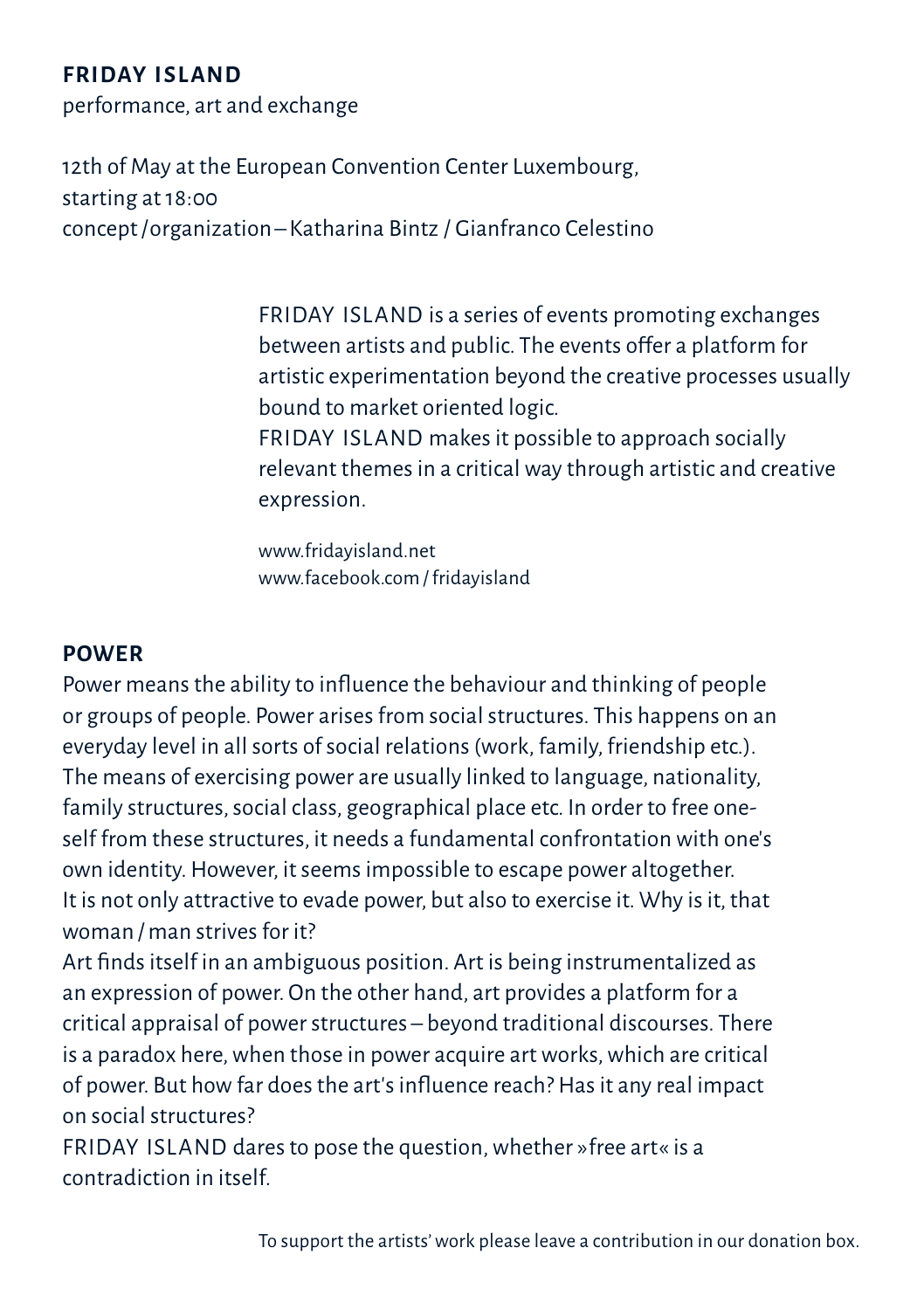#### **A Possible Enjoy ment of Power / / O. Au g s t, A. Bel len ger & M.J. Is leib (FR)**

What does power actually means and give to the one who can enjoy it? What does it not permit to the one who is lacking it? Oliver Augst, Alexandre Bellenger and Marek Jason Isleib, questioning the famous dialectic of the master and the slave (Hegel), will show on stage, relying on Hegel's dialectic and Jacques Lacan's reading of it, that they are different positions a subject can take regarding power and the use and enjoyment of it.

### **Salle Conférence 2 –20h00**

**(Bio)** Oliver Augst is a composer, singer and author of radio plays. He has been active for nearly three decades in the fields of cd production, radio plays and live creations and theatre production with various ensembles. He has got an international stage experience including collaborations with Blixa Bargeld (Germany), Raymond Pettibon (USA) or Keiji Haino (Japan). He is the co-founder and musical director of »Utopie Station« at the national theater of Mannheim. In 2017, he is developing some new projects including CHANTE FRANCE!, which is a trio playing strangely reviewed covers of »chansons françaises«.

Alexandre Bellenger was born in 1975 in Créteil, France. He started by doing the clown when he was 5. He entered the music creation as a singer and guitarist in grunge bands before getting interest in experimental music. He has given over 500 concerts in France and Europe. He has played on stage or recorded with internationally renown musicians such as Noël Akchoté, Otomo Yoshihide, Rüdiger Carl, Jean-François Pauvros. He is the creator of the free art magazine MY PRECIOUS TRASH with which he has collaborated with the brand LEVI'S VINTAGE CLOTHING in 2001.

Marek Jason Isleib was born in 1968 in Berlin. He graduated from the Royal Conservatory in The Hague/The Netherlands as a Classical and Modern dancer in 1990. He has worked professionally for 25 years in The Netherlands and Germany in the field of classical ballet, modern dance and improvisation (Komische Oper Berlin, Scapino Ballet Rotterdam, Nederlandse Opera, among others). In 2000 he discovered Butoh. Freeing himself from the forms of movement that he has accumulated during his career, he now mostly concentrates and practices Butoh.

#### **The Nation of YES Sayer s / / An ne Lindner (LU)**

In a democracy every person has the right to vote: »yes« or »no«. It is about democracy and bureaucracy and, yes, also idiocy: because what idiot would hang 1000 papers on walls and ceiling with tiny words like 'yes' or 'no' on it? Anne Lindner ask the audience to find the needle in the haystack: find the only one 'no - vote' in the nation of yes sayers. **Foyer C & Salle Conférence 2 – ongoing**

**(Bio)** Anne Lindner is an independent artist based in Luxembourg. Anne's work is mainly contemplating on emotional and social issues in reflecting society itself. Her main interest lies within Installations and Encaustic: her use of different media and material is her creative strength. Her infatuation of the use of opposites is a constant recurrence in her visual work. In 2013 she won the 'Prix de révélation' of the Cercle Artistique du Luxembourg and »Prix MédiArt« by Mediart, Luxembourg. Anne has exhibited in Luxembourg, England, France and Germany.

#### **The Assassination of Guy Debor d / / Bill Balaskas (UK & GR)**

50 years after the publication of Guy Debord's seminal work »The Society of the Spectacle« (1967), European politics seem to be dominated by the image and its manipulation within a post-truth world. The performance of Bill Balaskas will highlight »The Assassination of Guy Debord«, while the installation in the middle of the conference room will question the notion of civic participation and the role of demos in the construction and dismantling of Europe. **Salle Conférence 2 – installation ongoing, performance at 19:00 (1h)**

**(Bio)** Bill Balaskas is a London-based artist, writer and academic. He studied economics in his home country Greece, before obtaining an MA and a PhD from the Royal College of Art in London. His works have been widely exhibited internationally, in more than 120 solo and group exhibitions. In parallel with his artistic practice, Bill is an editor for the Leonardo Electronic Almanac (The MIT Press). Recent exhibitions include: MACBA, Barcelona; ARTIUM, Vitoria; Stavros Niarchos Foundation Cultural Center, Athens (2016); CA2M, Madrid; Les Chiroux, Liège; State of Concept, Athens (2015).

## **Cen ter of Doubt / / Ivar Veermäe (D & E E)**

*Center of Doubt* researches visual traces depicting the data industry of our times, the appearance of the commercial »cloud computing«, or more precisely the data centres and their supporting infrastructure. The works of Ivar Veermäe are depicted as a turning point of a new era of centralized Internet, where big corporations are in a competition to dominate this new world. **Salle Conférence 2 – ongoing**

**(Bio)** The work of visual artist Ivar Veermäe (born 1982 in Tallinn, Estonia; lives in Berlin) circles around questions of public space, networks and new technologies. As a result of long-term artistic research by means of photography, film and sound, his works are presented in versatile ways (such as video, on-site installations, interactive works and performances, also in public space). He has had solo exhibitions in Edith-Russ-Haus, Oldenburg, Gallery im Turm, Berlin, Freies Museum Berlin, City Gallery of Tallinn, among others.

### **WATCHTOWER** // KIN (UK)

*Watchtower* explores power as an ominous presence in the form of a surveillance system that silently watches and indiscriminately gathers data on everything we say and do. The piece of Kin reflects on the vastness of current mass data collection systems and their attempts to assert power and control over our behaviour and movement. **Salle Conférence 2 – ongoing**

**(Bio)** Kin is a British installation artist, combining structures found within the environment with contemporary technology (including motion sensors, tracking devices, digital software and drones). Her installations are often designed for and placed in unusual spaces not usually associated with contemporary art including disused shop units, playgrounds, green spaces, piers, beaches, forests and derelict buildings. Her work has been shown among others at Chorlton Arts Festival (Manchester), New Bridge Project (Newcastle), InTransit, Hackney WickED and A-Side B-Side (London), Bath Artists' Studios, Ann Street Gallery (New York), and Coastival (Scarborough).